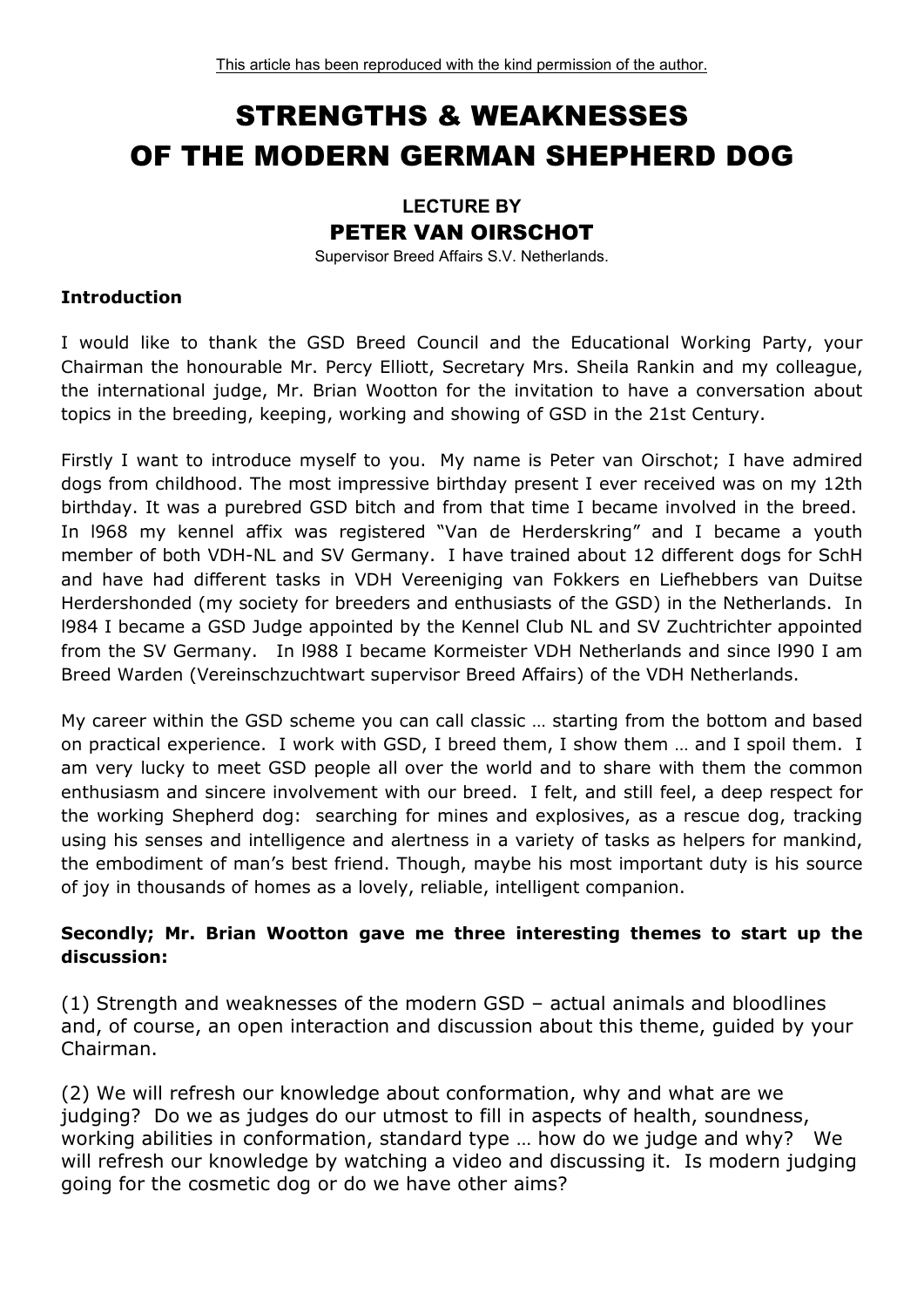(3) The GSD; Is it a divided breed? Strength and weaknesses in continental breeding and showing.

# **PART 1: STRENGTH AND WEAKNESSES OF THE MODERN GSD: ACTUAL ANIMALS AND BLOODLINES**

This is not a new subject. As history is a discussion without ending and every generation and its time has to respond to the actual situation by putting their own questions and use history to answer them and to show responsibility, we also have to ask new questions and show responsibility to this subject "strength and weaknesses of the actual bloodlines in our breed".

**Bloodlines:** what do we mean? A bloodline is formed by mostly an influential sire through inbreeding and line breeding that gives his characteristics to a range of related offspring. The Germans use the word "Hochzucht" and this involves breeding with the best dogs: the breeding lines and families of dogs which in a period are the best representatives of the breed. This culminates in the most important events in the GSD world – particularly the major shows. Landsgruppen and Sieger Shows in different countries; with the top being the main breed show in the country of origin: the Hauptzuchtschau in Germany. Those dogs' lines and families which can perform there and their descendants belong to the Hochzucht. This system has dominated German Shepherd Dog breeding for decades and has a worldwide influence on the breeding of our breed. In this system we must remember – Sires have the most influence upon the population. Dams (performing bitches) are the most important for the individual success of the breeder (kennel).

This modern GSD is a product of this Hochzucht. Several very good books in Britain have dealt with its history; you know for instance the writings of Malcolm Willis and Brian Wootton. From these books we learnt that each period of time had to deal with its own problems with the breed. Too many youngsters have a romantic view of the past. The truth is that in the early years of the making of the breed this new breed was looking like an ugly crossbreed among the established 'luxury' show breeds. In the early 20th Century inbreeding and line breeding made quick progress. Inbreeding is combining animals that are closer related than the average of the population. Close inbreeding is combining parents-children; (half) brothers (half) sisters. Line breeding is combining within the 3rd, 4th or 5th generation. In the 1920's of the 20th Century there were a lot of severe problems in character and the Nazis abused these working "qualities" for purposes we don't want to talk about. It took a very long time to get rid of this very bad image. When we compare the development of our breed we notice a change in overall type and construction. There is a big difference in other breeds where the standard has been frozen to ideal representatives and an ideal image of the breed set in the past. The architect of the GSD, Max Von Stephanitz constructed a visionary standard to be reached in the future. When he died his work was not finished. His testament was to maintain the GSD as a suitable working dog with a scale of new tasks as a helper of mankind in appearance and temperament based on the excellent mental qualities of the herding dog in the continental meaning of sound in body and spirit.

# **The subject of bloodlines in the past gave us the debate about what is the right type? We have at this moment a common opinion about the standard type. The questions we have to answer now are –**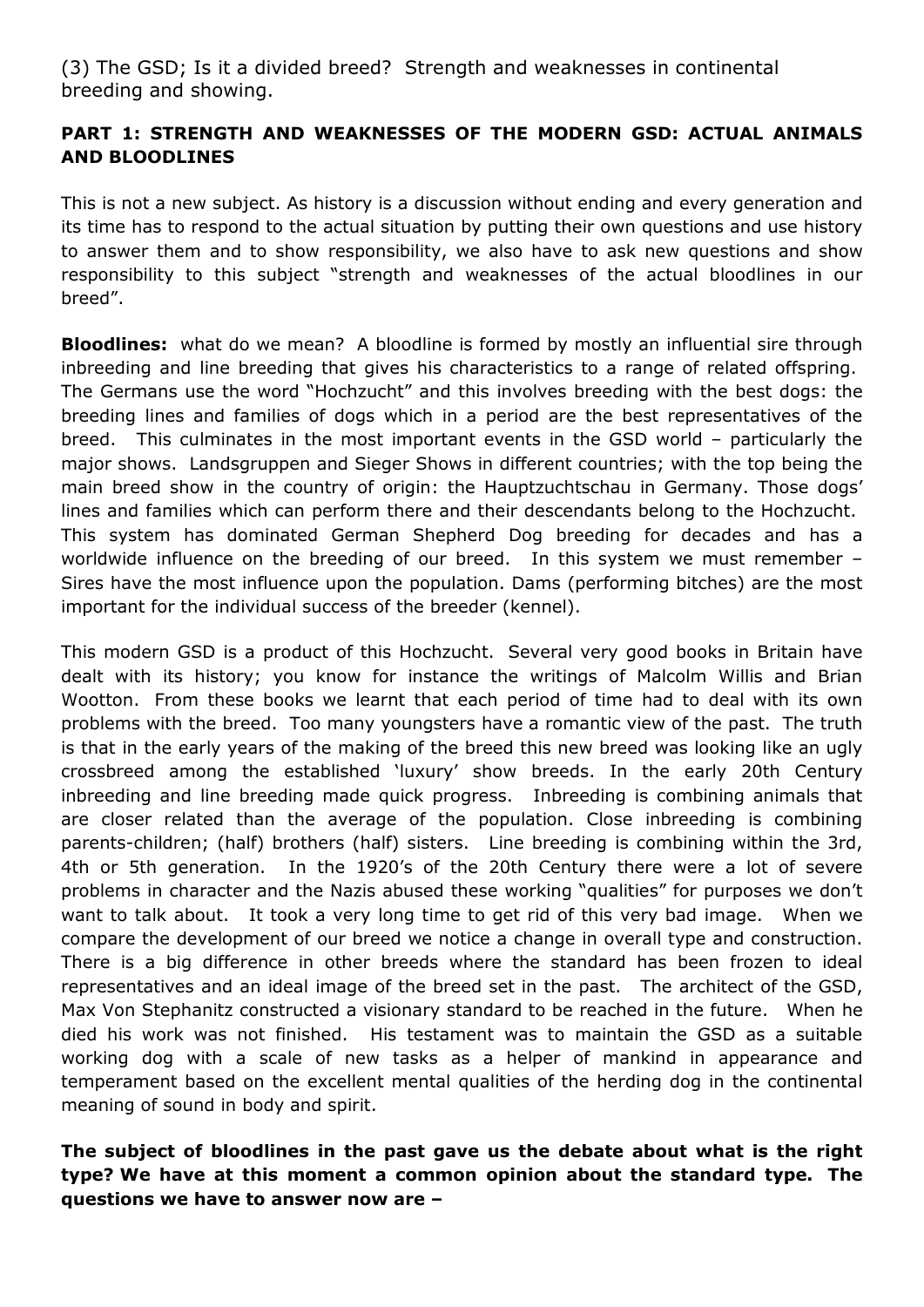- 1. How about this standard type in the present day.
- 2. How about the soundness of the breed; its health, its performance, its image?
- 3. How about the GSD as a suitable working dog; helper of mankind?
- 4. How about the harmony between appearance and temperament and the excellent mental qualities: sound in body and spirit?



#### **STANDARD TYPE:**

The development of the standard type can clearly be demonstrated by looking to dogs such as: Sieger 1925 Klodo v Boxberg: He was in his day a turning point for the problems in his time and he was a surprising Sieger. He marked the standard type of a more stretched medium sized dog in a period when the dogs were large, square, high legged and the temperament had deteriorated. Von Stephanitz surprised the GSD scheme when he gave the German title to the sable Czechoslovakian Sieger who gave good temperament but many long coats.

Sieger 1929: Utz Haus Schuetting was a turning point also. He dominates the bloodlines in the Hochzucht and since Utz, Schwarz-gelb (black & gold) is in and sable is out. The origin of the sable colour is found in lines without Utz. Utz is criticised because of lack of temperament and teeth problems.

VA 50/51 – Rolf Osnabruckerland and Sieger l955 Alf Nordfelsen are an example of successful complimentary breeding. VA l962/63 Jalk Fohlenbrunnen, the Siegers & VA of the seventies, "the big three" Quanto Wienerau, Canto Wienerau, Mutz Peltzierfarm. Quanto/Canto Wienerau are examples of complimentary breeding and successful inbreeding: "L"-litter Wienerau – VA Jalk Fohlenbrunnen.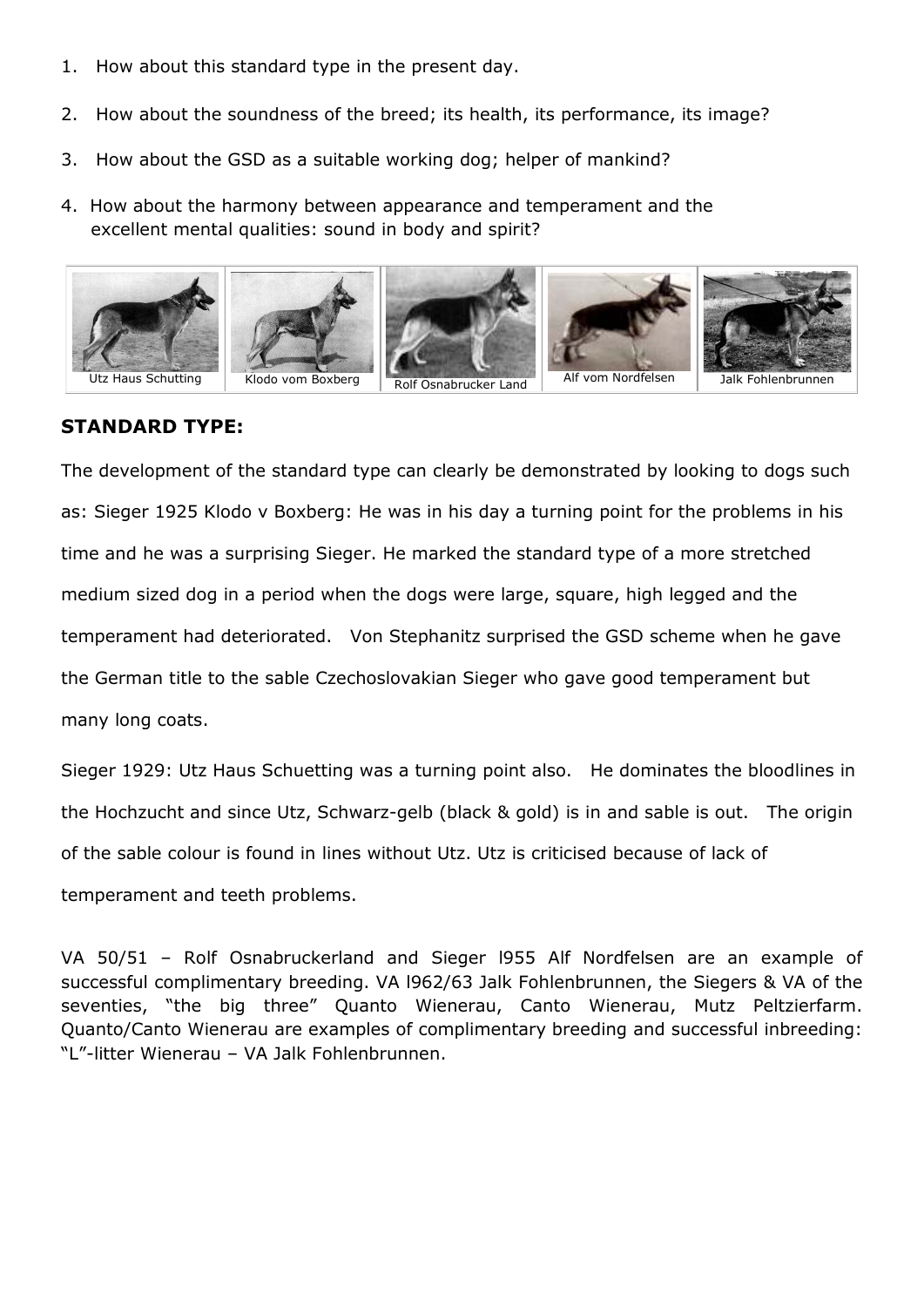

Mutz Peltzierfarm formed a very good combination with Quanto Wienerau. Mutz gave good working temperaments and masculinity. As a direct sire-line his influence is disappearing.

The 1980's brought the bitch Palme Wildsteiger Land as a source of success for Wildsteiger Land kennels through her sons: Siegers Uran Wildsteiger Land and Quando Arminius. She has had a major influence on the breed.

The "Q"-litter Arminius with Sieger Quando brought the legendary Odin Tannenmeise. With the "Q"-litter Arminius/Uran Wildsteigerland (Palme), Odin Tannenmeise (Quando A) and Cello Romerau (Quana A) the inbreeding is getting narrow now and this PALME/URAN/QUANDO/ODIN/CELLO family has brought us into the 1990's up to the present days: Ulk Arlett, Ursus Batu, Yasko Farbenspiel.



Looking to the above mentioned dogs we can conclude that there is a clear comparison in standard type without exaggerations (Ubertypisierung) that we can see in the American standards and the Alsatian-type. We don't want a cosmetic dog. GSD breeding is not nice, nicer, nicest. A Zuchtschau is not a beauty contest. We also can conclude that the period of the brothers Walter (Wienerau) and Hermann (Arminius) Martin brought more uniformity in the Hochzucht breed. As we ask ourselves do we breed according to the standard ideals of the visionary Von Stephanitz? I think that in our day there is a warning: to want more can mean to get worse.

We have indeed improved, in general, the standard type of the GSD. I think we saw the highpoint of breeding in the 1980's for instance in the Quanto Wienerau line via Quando Arminius to Odin Tannenmeise and in Uran Wildsteigerland. But every advantage brings along its own disadvantage. We got uniformity in genetic make-up and that means loss of genetic variation. Uniformity in type but also uniformity in pigmentation sometimes means less pigmentation. Hochzucht breeding became a matter of copying the successful formula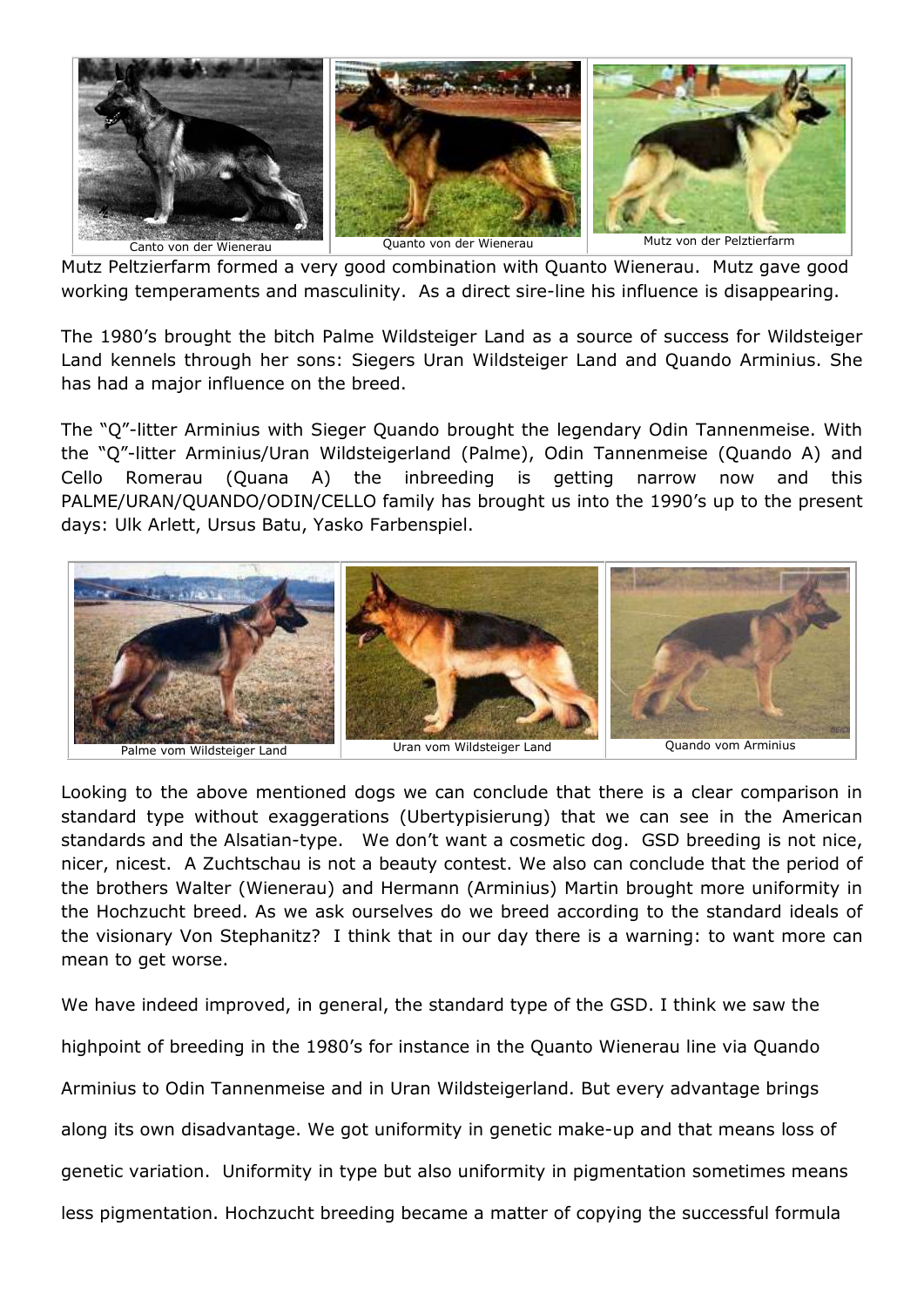of successful breeders; doing more of the same. The demand for type was a demand for the predominant type set by the world famous kennel "von der Wienerau". To deviate from this type was to deviate from the Hochzucht breeding. Hochzucht developed into a one way street.

# **If we have to criticise we must do it according to the aims of the standard –**

- Angulations of the forehand, especially the lay of the shoulder blade and forehand reach.
- Clear distinction in sex characteristics between males and females.
- Rich pigmentation
- $\blacktriangleright$  The athletic dog height and overall body weight
- $\blacktriangleright$  The outlines specially straight back and correct long underline
- Length and height proportions
- A balanced dog without exaggerated hind angulations. Well-developed thighs in hindquarters in proportion to the middle piece and the forehand angulations.
- Correct front and chest development
- Correct joints, elbows, hocks and correct coming and going.

For a suitable working dog this means gaiting in harmony and endurance but also enough ground speed, running, galloping, springing, sitting, turning easily. Not oversized, overweight, coarse appearance, lack of firmness. Of course, a champion must show spirit in appearance and charisma. A breed dog must behave himself like a perfect gentleman, be reliable and self- confident.

Where there is sun there is also a shadow. The 1990's until the present day brought us also a GSD on the upper limit of height and weight. A lot of criticism was of the topline, overstretched bodies, roached backs, sloping backs, unbalanced dogs, steep upper arms in combination with over angulation of the hindquarters and bad fronts, elbows and cow hocks. How can such dogs get excellent places even at a Hauptzuchtschau? Because typey dogs with roomy gaits seen from the side and handled by experts can impress! Exaggerations are waiting around the corner, sometimes it is wiser to maintain than to improve.

#### **Take for instance the problems of soft ears, oversize, soft temperaments, upper arms, fronts and look to some of the most influential producers:**

Palme Wildsteigerland – oversize, ears.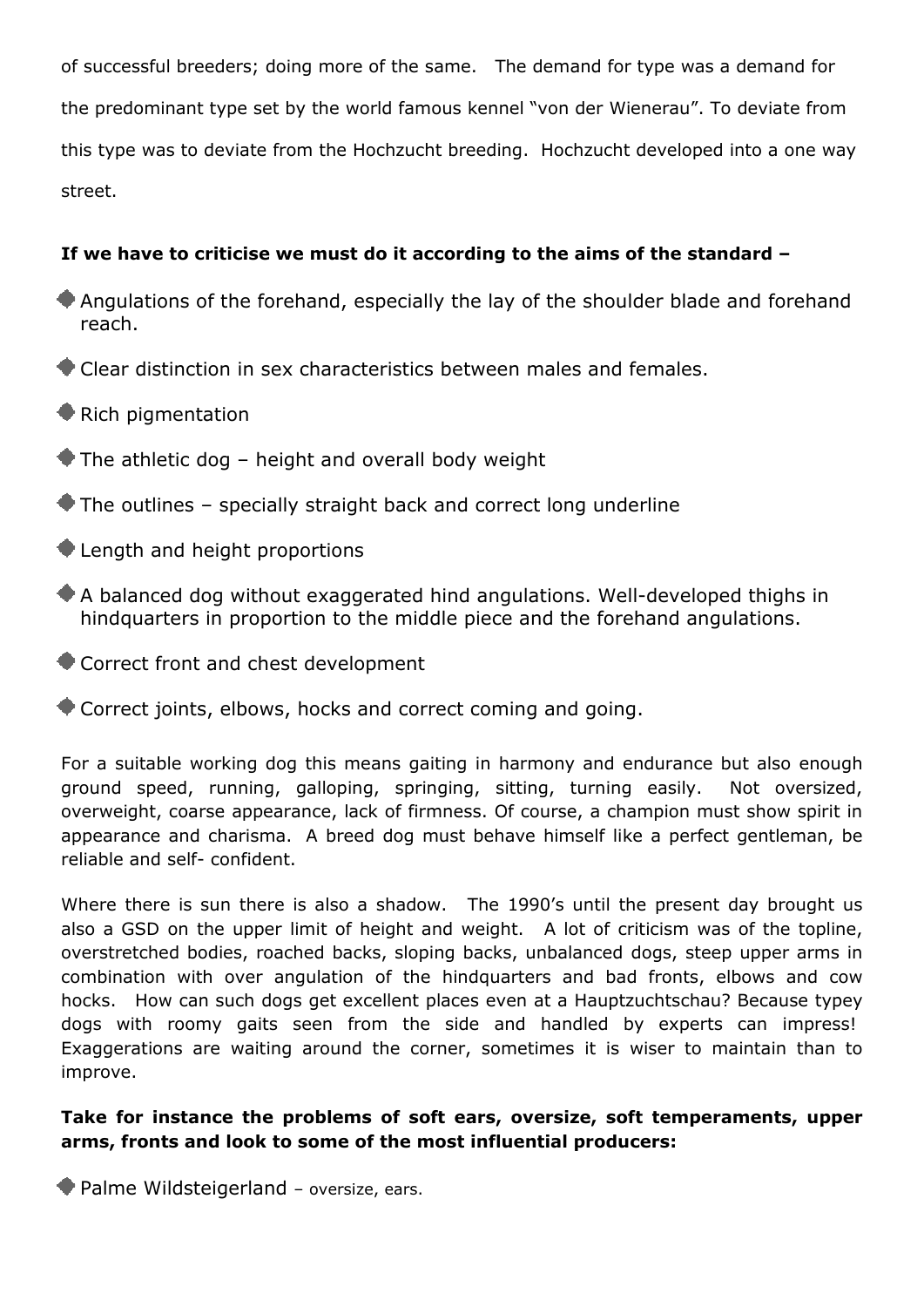# Uran Wildsteigerland (Palme) – dwarfs, ears

- Quando (Q litter) Arminius (Palme)–oversize, front/upper-arms, lacking hardness (Belastbarkeit)
- Cello Romerau (Quana A) oversize, ears, upper arm.

Odin Tannenmeise (Quando A) 65cm/ears, temperament (lazy).



Size, ear problems, temperament failures; perhaps some health, physical and genetic problems are possibly a result of continuing family breeding and inbreeding while ignoring the problems.

Hochzucht became one big family. We see this in the pigmentation. In temperament; we certainly improved the breed. The GSD became friendlier but also a softer dog, less hardness means also more suitable as a pet but also more dogs become dull, lacking in spirit and some are affected by stressful situations. In general, the temperaments are more reliable and certainly not dangerous or shy, but those friendly, soft dogs in stressful circumstances lack hardness, spirit and endurance, and they cannot bring us what we want from a multi-purpose working dog. Can we blame our Hochzucht dog for the sins of his family? That does not mean that he has not a good character but that sometimes we miss something...

# **Actual problems stated by Mr. P. Messler SV President in his annual report –**

- \* Health: HD/ED: problems in the back region
- \* Ubertypisierung: overangulation: without stability in the hindquarters in stance/movement.
- \* Too little attention given to general appearance too much emphasis on details.
- \* Problems of oversize, weight, pigmentation.
- \* Colour (Type) diversity genetic diversity.
- \* More genetic diversity more health and vitality. Too much emphasis on uniformity of general appearance.

#### **A DIVIDED BREED?**

In his annual report (2002) Mr. Messler states: Within the SV are two populations of German Shepherd Dogs. A population consists of a range of animals that are related. There is a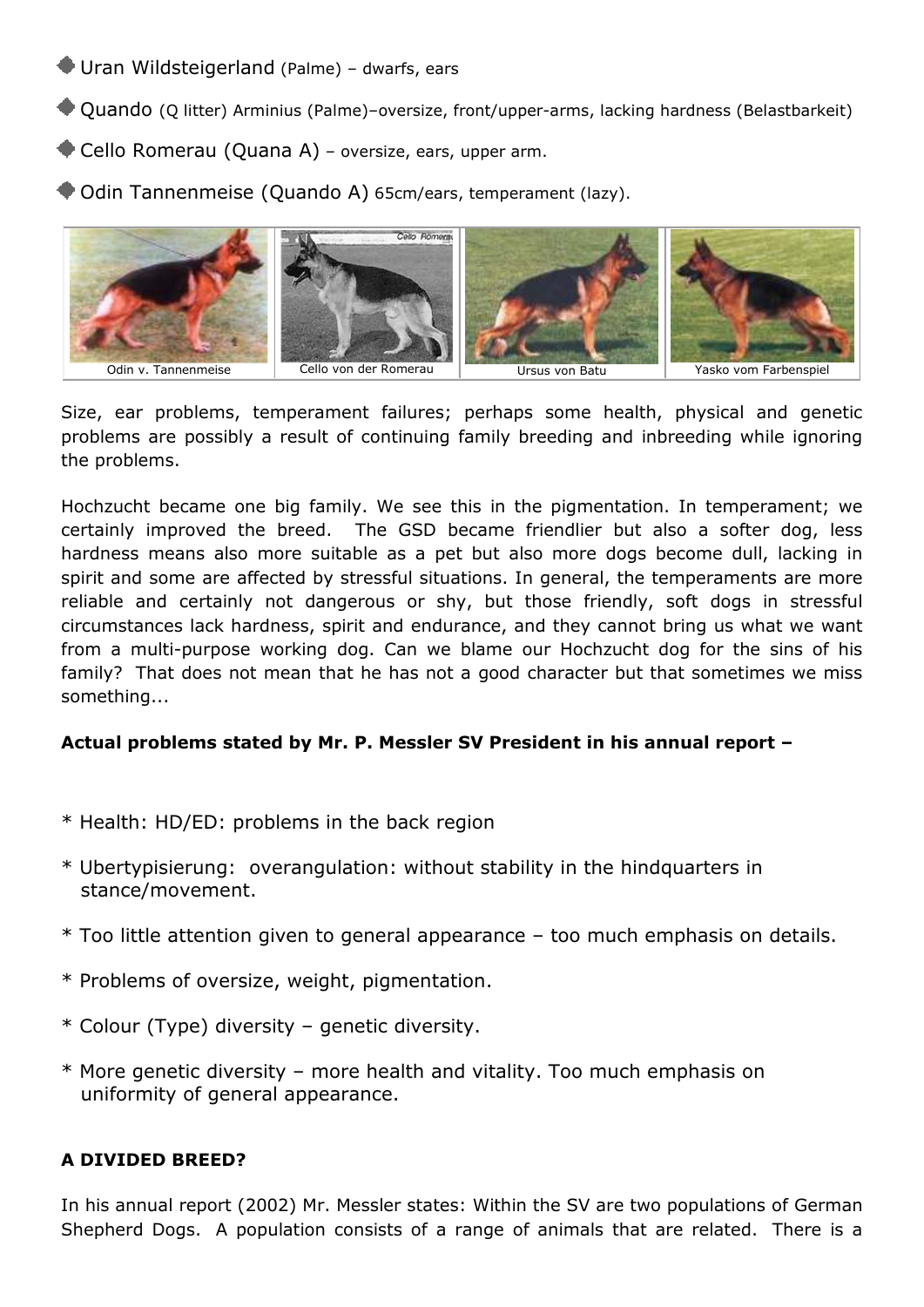clear distinction between Hochzucht and Leistungszucht (working lines). Leistungszucht have common related animals that are selected through national and state trials and are supported by working dog people. In short, this is resulting in polarisation within the SV and self-interested pressure groups: breeding for their own market and having a specific interest in the puppy market. To put it simply, there are two groups: show people versus working dog people. If you compare the direct sire-lines of the VA/V males of the Hauptzuchtschau 2002 you will notice a difference in the lines with Utz Haus Schuetting and those without Utz and the percentage of sable dogs. If you compare the appearance of the two populations you will also see clear differences concerning size, weight, type general appearance and pigmentation. There is a difference in genetic make up. In general the working dog lines cannot meet the high standard the Hochzucht has reached in anatomy, according to the standard and the Hochzucht has, in general has problems with the "drives and instincts" which are considered essential to reach high working performances. This polarisation results in different kinds of local groups (Ortsgruppen) and a separation between the delegates in the general meeting. Mostly the silent majority of pet owners are not represented. Clearly there is a crisis in breeding aims and policy within the SV and a loss of thousands of members.

We spoke about the problems concerning the Hochzucht breeding but there is certainly a crisis in the Leistungszucht breeding too. In this breeding also we see that bloodlines are becoming narrow due to selected inbreeding on four or five predominant animals or lines. A lot of working dogs have problems in reaching the minimum grading "Good" not to mention the qualities to get a Breed Survey Class l. Also in these lines we see health and physical problems. The real crisis though is that the present working dog breeders cannot fulfil the standards of the breeding animals that form the roots of their pedigrees. There was a time when there was a one undivided breed, VA and V Class l dogs Hauptzuchtschau and LG Schau such as: VA Bernd Lierberg, VA Seffe Busecker Schloss, VA Mutz Pelztierfarm, VA Frei Gugge and V dogs like Nico Haus Beck, Mike Bungalow, Greif Lahntal and several Busecker Schloss dogs etc. These are the roots of the present working dogs lines and fulfilled the universal aims of the standard and belonged to the Hochzucht too. The present day working dog breeder should follow the example of the Altmeisters of the past. Must they be satisfied with less? The polarisation is doing the whole GSD breeding harm. Separation and exclusion is not sensible and clouds the debate about the future of the GSD "made in Germany", the leading position of the SV within the WUSV and the overall quality of the breed throughout the world.

#### **The Undivided Era**

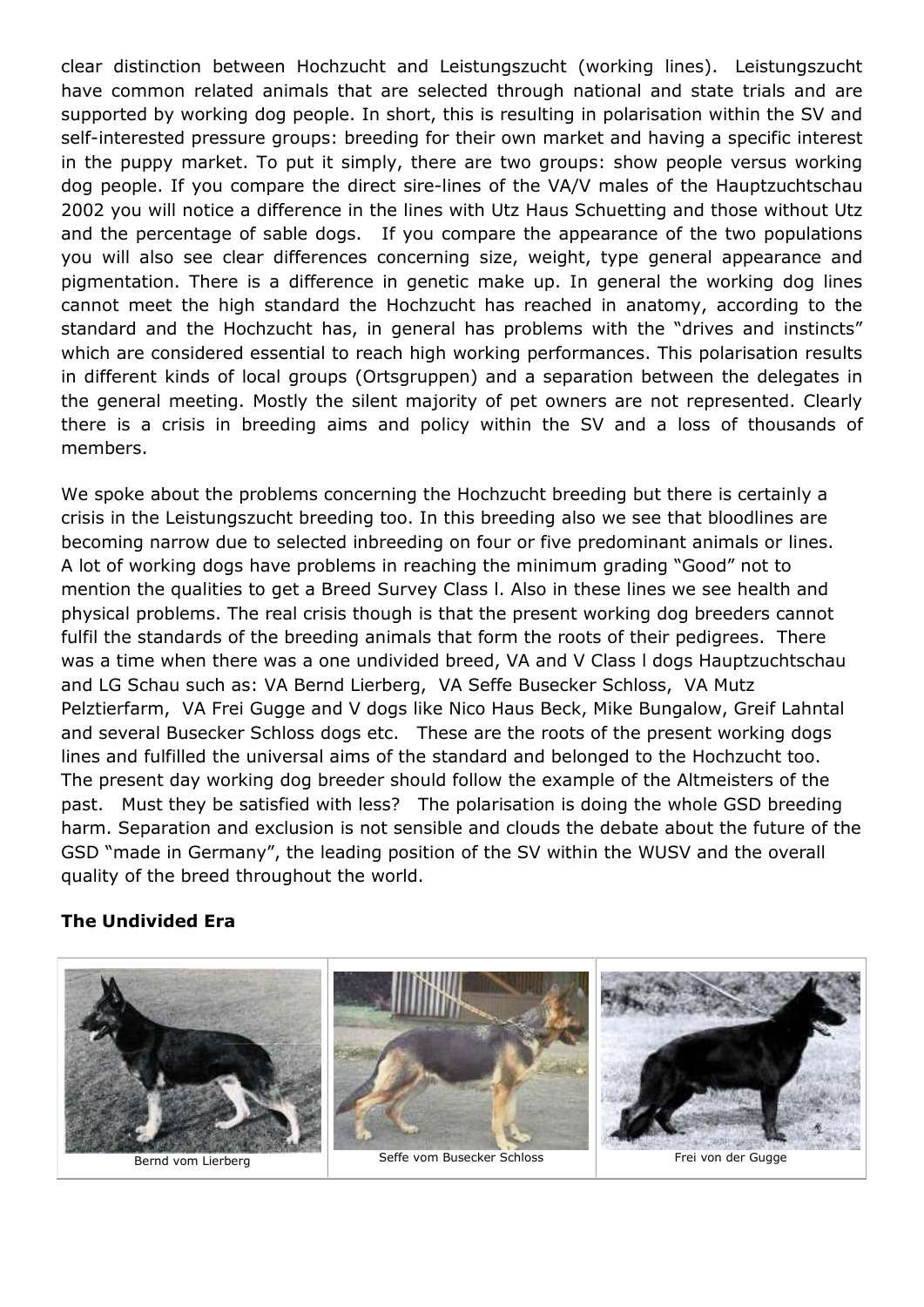

The world and society has changed. The most important task of a GSD is his role as a companion dog in a complex environment. Dr. Malcolm Willis (1998) states: "Type traits and behaviour traits are the most important traits in dog breeding". Of course we all accept the priority concerning health and maintenance of soundness, also when our dogs are becoming old (fitness traits). Willis states that it is a basic principle of animal breeding that the more traits one seeks to include in a breeding programme the harder the task will become. I truly think we exclude too many potential breed animals both in Hochzucht and Leistungszucht because of narrow mindedness and because we are selecting in a one-way street. For instance, if a dog is not absolutely top in show (VA) we don't prefer him as a breeding partner because of the puppy market. The same goes for the working dog people; the dog must have a high profile in the working dog scene. In fact we are perhaps excluding the more desired dogs if we consider the whole range of traits which we demand from a GSD suited to live or even survive in our time.

After checking one year of breeding in the Netherlands, the scientific "Hirschfeld Foundation" of the Dutch Kennel Club, in co-operation with the Dutch German Shepherd Dog Club, concluded in their report of l997 that in general, there were less health problems than was expected but that behavioural problems scored the highest among the owners of GSD in the Netherlands.

# **These problems were –**

- l. Aggressiveness.
- 2. Shy/nervous.
- 3. Disobedient/unmanageable.
- 4. Hyperactive, very noisy.

In 2002 the Dutch SV formed a committee to advise about the problem of the forbidden use of the electric collar in the training of dogs. This committee identified a growth in the use of the forbidden electric collar in training and stated that there was a connection with too extreme breeding. The Breed Surveyors were advised to be very alert and exclude the animals that behaved unmanageably or showed a tendency to aggressiveness. That brings us to the question; If we want to improve the temperaments and use the instrument of the Breed Survey (Korung) should this be done by a more severe courage test (combative spirit) or must we have improved behavioural testing? Is demanding a harder courage test by working judges the solution?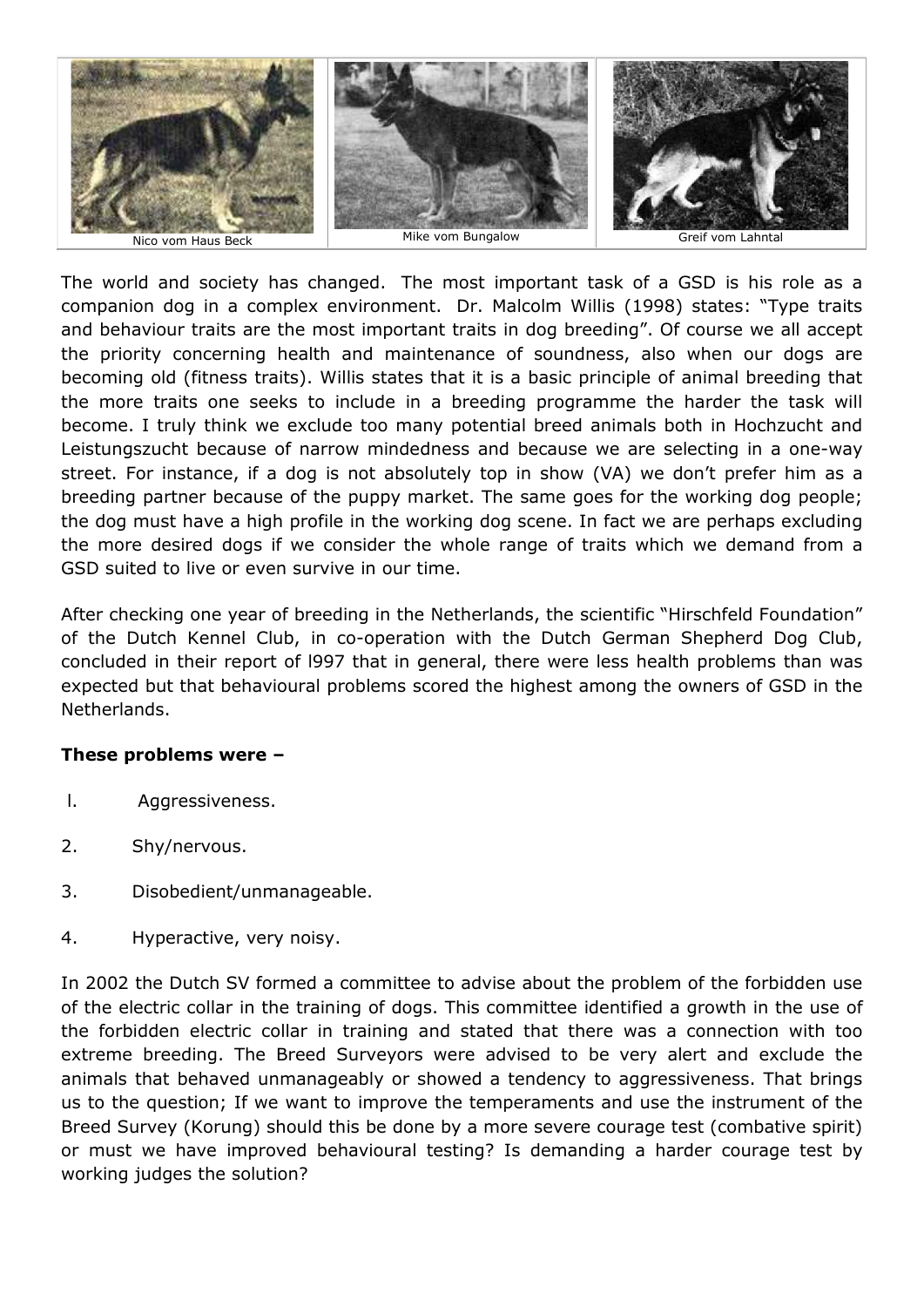At least we should debate it and not leave it to a delegate meeting of the SV where delegates are deciding in a polluted atmosphere of polarisation. For instance at a Breed Survey in Holland in December 2002 conducted by myself, I breed surveyed over 40 GSD. The majority came in Class 2. I saw some extraordinarily good GSD in the courage test. On the same day DNA testing was carried out in a small room by a Vet. The dogs had to enter an overcrowded canteen. Afterwards I was told that some of the dogs which did extremely well in the courage test and had high standards in the trials, behaved very nervously when testing for DNA. Some dogs could not be tested without being muzzled. The basic temperament (Weser) is not tested in a courage test. I would prefer to leave the ring with normal in a courage test and excellent behaviour in the above mentioned situation in DNA testing. Another problem is the changed criteria of SchH or VH or IPO training not to the dog but to its owner. I can tell you that to train a GSD to obtain Sch Hl will take you a year with training twice a week. You need good instructors and well-trained helpers. In the present day where people have a lot of obligations this demands a lot of a person's time and abilities, especially if they have to wait for their turn for hours at the training grounds. Are we testing the abilities of the dog or the trainer? How many potentially good dogs are we excluding? The IPO in the present day demands a lot of perfection in obedience. Obedience has become the most important in bite work too. Dr. Margaret Pfleiderer Hogner concluded in her dissertation (Munich 1979) and doubted if obedience is a genetic trait. But I fully agree with Willis (l998).

- (l). Failure to train and work functional dogs can have damaging consequences on behaviours.
- (2). Selection for physical beauty will be of minimal value unless associated with functional ability and those breeds which have preserved working qualities should be selected to enhance, not lose those virtues.
- (3). With Willis, I think the breed survey is an important instrument in which dogs are measured and assessed against the breed standard but including some evaluation of character/work.

I think the statement in the WUSV (Annual Report WUSV meeting 9th September, Karlsruhe 2002) should be incorporated by all WUSV member organisations.

#### **Minimum criteria for a start programme.**

(1) Testing social behaviour to people and animals; (the Swiss temperament test).

 Environment testing (acoustical and optical). Gun sure test. Prey drive with the sack.

- (2) Companion Dog certificate (BH).
- (3) Tracking disposition.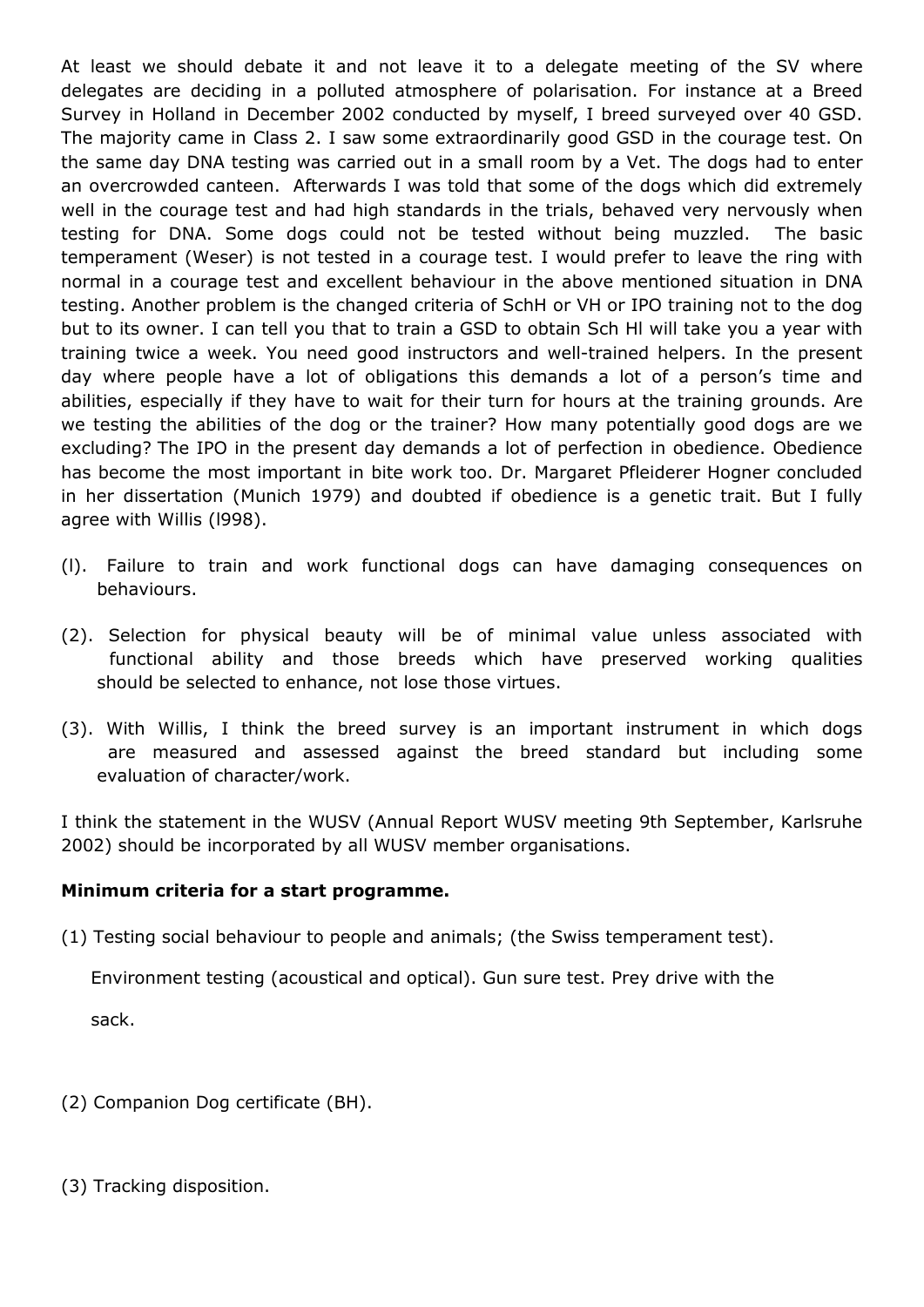Messler states in his WUSV report – Working is for the GSD essential. To be kept only in a kennel is a torment to the soundness of his spirit and body. I personally think we must find several jobs for our GSD to maintain his position as a Helper of Mankind.

My advice and wishes are that GSD breeding stops excluding, separatism and division. More common sense please. No one-way street but overall selection of overall traits. The right combination is not extreme mated to extreme. Hochzucht must include Leistungszucht and vice versa. Sometimes it will be proved that the dog you want to exclude can be in fact the one that you needed the most. That means also more genetic variety. We do not need incrossing of other breeds as stated by Helmut Raiser at the discussion evening in Viernheim 2003. I think we need a European Breed Affairs Committee with excellent geneticists and very experienced breeders that can stop the nonsense.

11. STRENGTH AND WEAKNESSES OF THE CONTINENTAL SHOWING AND BREEDING **SYSTEM** 

# **THE STRENGTH**

The SV is a very well organised and professionally managed organisation. There is a framework of local clubs, experienced instructors, helpers and well-trained judges. The quality of the breed in general is high and at the moment the standards have reached such high peaks that further improvements can lead to exaggerations. The SV controls and manages the GSD breeding and protects the interest of the GSD in Germany. The SV dominates the WUSV but this is possibly due more to a weakness of the other associated members! The initiatives in HD, especially the Breed Value system, the ED scheme and DNA programme deserve our admiration. The Hauptzuchtschau and Bundessiegerprufung are well organised mega events. Before we mention the shadows, we must conclude there is a lot of sunshine.

# **THE WEAKNESSES**

Obviously in breeding we have at the moment a bottleneck both in Hochzucht and Leistungszucht and a lack of genetic diversity. Mr. Messler was not able to stop this and to introduce alternatives. Hopefully Orschler can find them in or outside Germany. The German Shepherd Dog is not only the Wienerau/Arminius type. There are too many pressure groups in the show world. You see teams sometimes operating as "Cartels", having too much influence on the individual choices in breeding and showing. Sometimes there is a tendency to control the market and to influence the show world by excluding others. There is not always equality of chances. There is a tendency amongst well-informed judges to make their decisions on self-fulfilling promises. The Hauptzuchtschau is too much a "nice-nicer-nicest" scheme and less a Zuchschau. The criteria of the progeny groups must be revised. The Hauptzuchtschau should be more a world show of the WUSV. Now it functions too much as a German shop window for German breeding. Bureaucrats and too many rules give advantages for privileged groups and leads to a form of protectionism for their own national interests and conflicts with the ideas of a WUSV. In Europe we sometimes forget the common owner of a GSD. We must see the whole scene with his eyes and do something about it so that he can participate. We must improve the image of the GSD in our present society. If the GSD is a working dog we must offer more than only Schutzhund or IPO. There is a distinction in SPORT and BREEDING. At this moment high demands in Leistungssport are set as criteria for showing and breeding. Are these demands put to the owner/trainer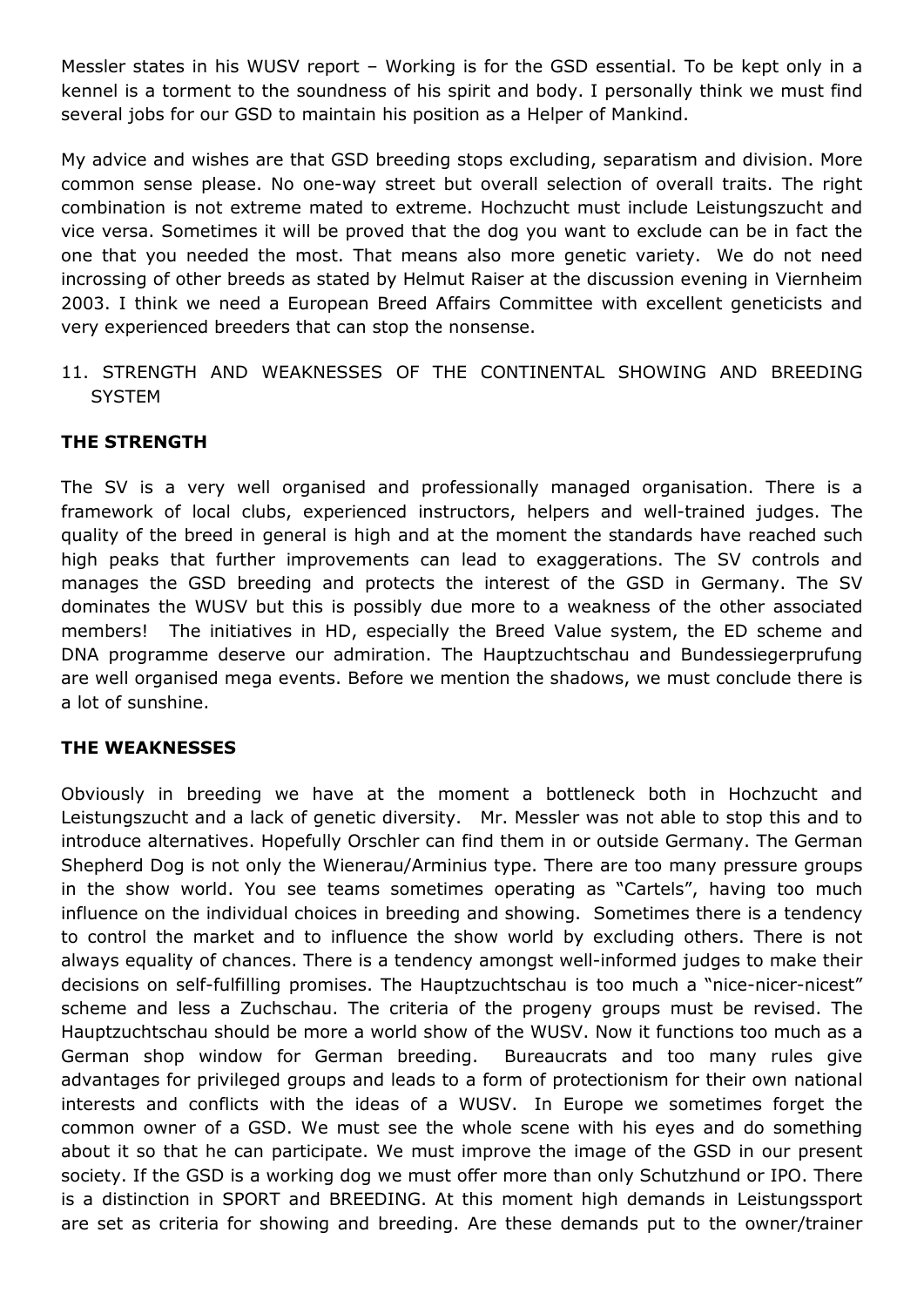(sport) or do they really serve breeding goals? In showing sometimes the image (achievements in the past) of a dog decides the outcome and not the actual presentation. Is it possible to beat a Sieger in the show ring? There has to be criticism also of other countries. They have to be more independent and take more initiative. Breeders, judges and clubs have to imitate less and not do more of the same.

# **In a forum discussion (2003) the famous kennel (Herding dogs) "Kirschental" (Fuller) stated –**

"I think a lot of the actual problems in health and working abilities are the result of repeated inbreeding on the same ancestors, as we see in the Leistungszucht too. I believe, and other experienced breeders will agree with me, that a litter without inbreeding (outcross) is more robust and there are fewer problems. You see the same in farm livestock breeding. We did breed a wonderful unity in Type but what did it cost us? The first 50 dogs of a Hauptzuchtschau are look-a-likes and have the same anatomy and outlook, BUT WE DON'T NEED A UNIFORM TOTALITY, WE DO NEED MORE DIVERSITY PARTICULARLY IN THE BLOODLINES. WE DO NEED A WIDER BASIS IN OUR BREEDING."

If in the present time a breeder is mating his bitch he rarely can keep all the puppies for himself. Most of them he must sell. If you want to sell your puppies the sire must be a well known dog, a top dog from the Hauptzuchtschau or Bundessiegerprufung. Here we have to change.

What can widen up the basis of the bloodlines:

- (1). VA must be given to only an anatomically well built and sound dog with a breed value below 100 which is a proven producer. A dog can be only awarded VA twice. The new generation must be given a chance.
- (2). Only dogs placed twice VA can make a Sieger.
- (3). A Sieger is not allowed to enter the HZS the next year.
- (4). A judge must not automatically place a dog in the VA Group just because his Sire or Dam was a VA .
- (5). Judges of Adult Classes must change very year. Every person has his own likes and dislikes. More dogs should have changes, perhaps even other types and colours. I do not want to change radically, but this is my way of thinking.

#### **BREEDING**

In 21st Century we need a revised policy to rule the breeding and keeping of the GSD. In the Netherlands we had intensive discussions with our Kennel Club about breed regulations. The influence of Government and Local Government Laws threatened the breeding and keeping of GSD. Also European Laws and organisations for Animal Welfare are playing a decisive role in the protection of animal welfare and consumers. Also a puppy is considered to be a product. The SV Netherlands were pro-active in these directions. We now have a set of Breeding Rules accepted by the members of the Dutch Shepherd Club and in fact are waiting for our Kennel Club to impose them This means new perspectives: in health,